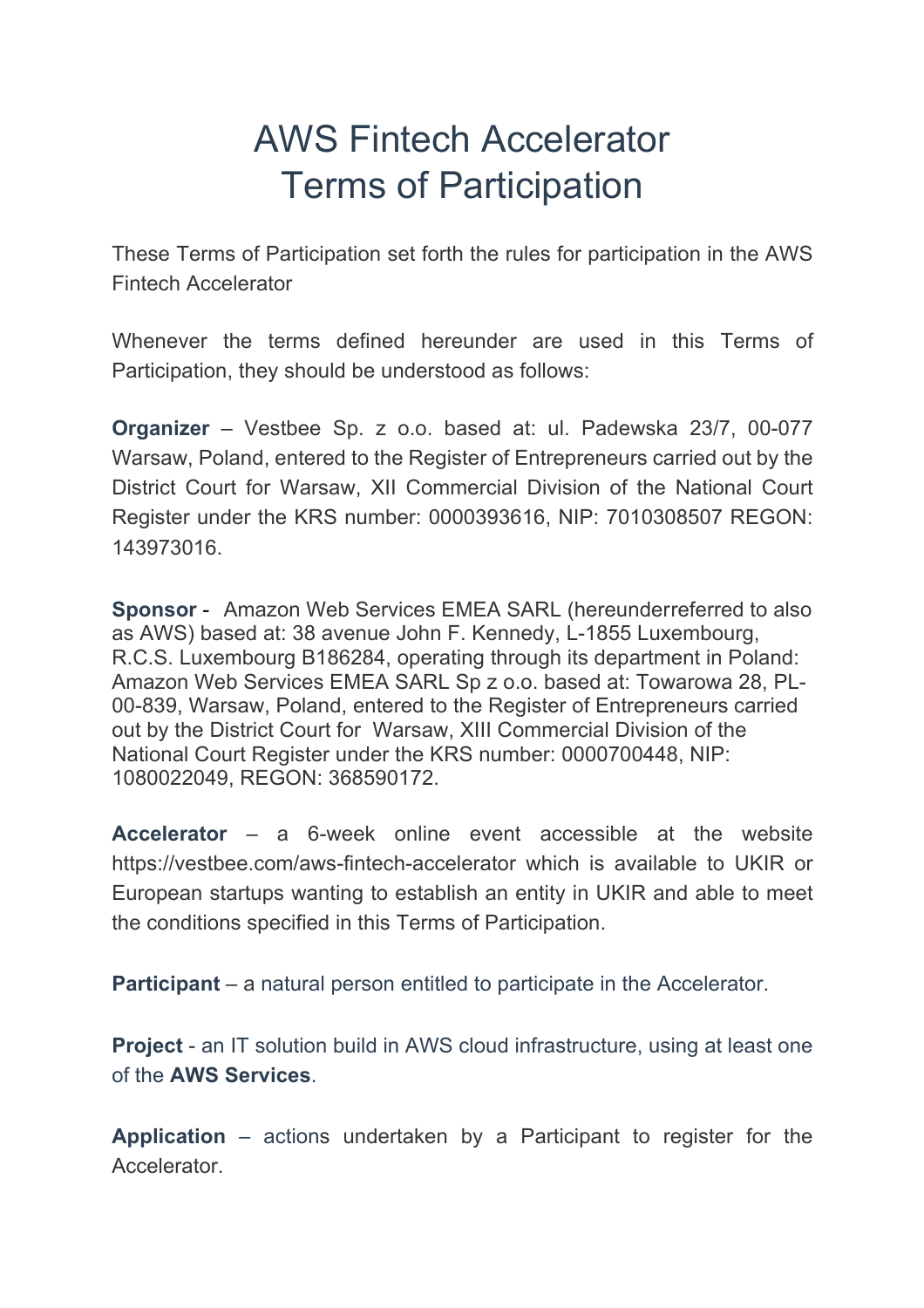**Deadline** - maximum date for submitting Application that is presented on the website https://vestbee.com/aws-fintech-accelerator.

**Registration** – creating an account on Vestbee platform via www.vestbee.com website.

**Account** - account created on Vestbee platform after registering to the Accelerator through https://vestbee.com/aws-fintech-accelerator.

**Vestbee platform** - platform accessible at the website www.vestbee.com

**Application Form** - set of questions available at Participant's account in the section "My Applications"

**Fortuitous Events** – circumstances which despite maintaining due diligence are unpredictable and cannot be prevented or stood against effectively.

**Regulations** – this set of regulations meaning the set of terms of participation in the Accelerator

# TECHNICAL TERMS OF PARTICIPATION

- 1. All startups with Fintech specialization can take part in the Accelerator.
- 2. There are 3 scenarios acceptable to take a part in the Accelerator:
	- a. Startup will build the Project on AWS infrastructure using at least one of AWS services,
	- b. Project was built before on AWS and is live,
	- c. Project was built before on any other platform and will be migrated to AWS during the Accelerating program. In case of migration from on-premise, hosting or other cloud platforms, AWS has dedicated migration programs for the support that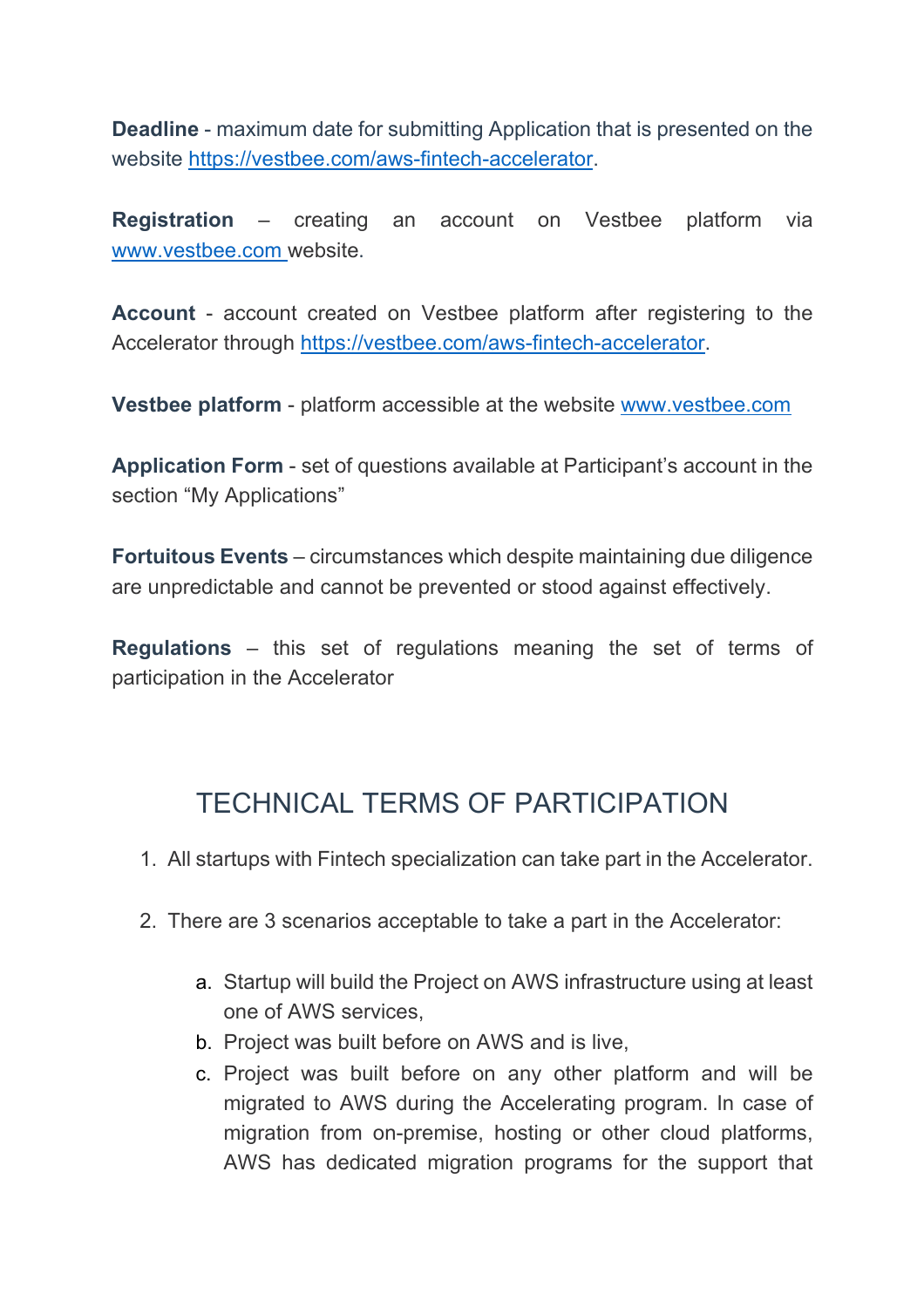Participants can use. (for special migration program contact us at office@vestbee.com)

## ORGANIZATIONAL TERMS OF PARTICIPATION

- 1. The condition for the participation in the Accelerator is to submit a complete Application by filling in the Application Form correctly and confirming it by clicking the button "Submit" available in the "My applications" section on Participant's Account. In case of a juvenile, the application can be submitted only by his/her statutory representative. Any consents described hereunder given by a statutory representative refer to the juvenile.
- 2. Applications can be submitted only electronically (online) via Registration to the Accelerator at website https://vestbee.com/aws-fintech-accelerator. Startups will receive a confirmation of Participation in the Accelerator via email.
- 3. Filling in the Application Form and attaching needed documents require providing personal details which include name, surname, e-mail address and other details.
- 4. Submitting the Application for the participation in the Accelerator constitutes the acceptance of the Terms of Participation available on the website www.vestbee.com and the Participant's commitment to follow them.

# SELECTION PROCESS

- 1. Selection process consist of 3 stages:
	- a. Qualification for the Accelerator,
	- b. Identification of Projects that will graduate for AWS Fintech **Accelerator**
	- c. Identification of Accelerator's winners.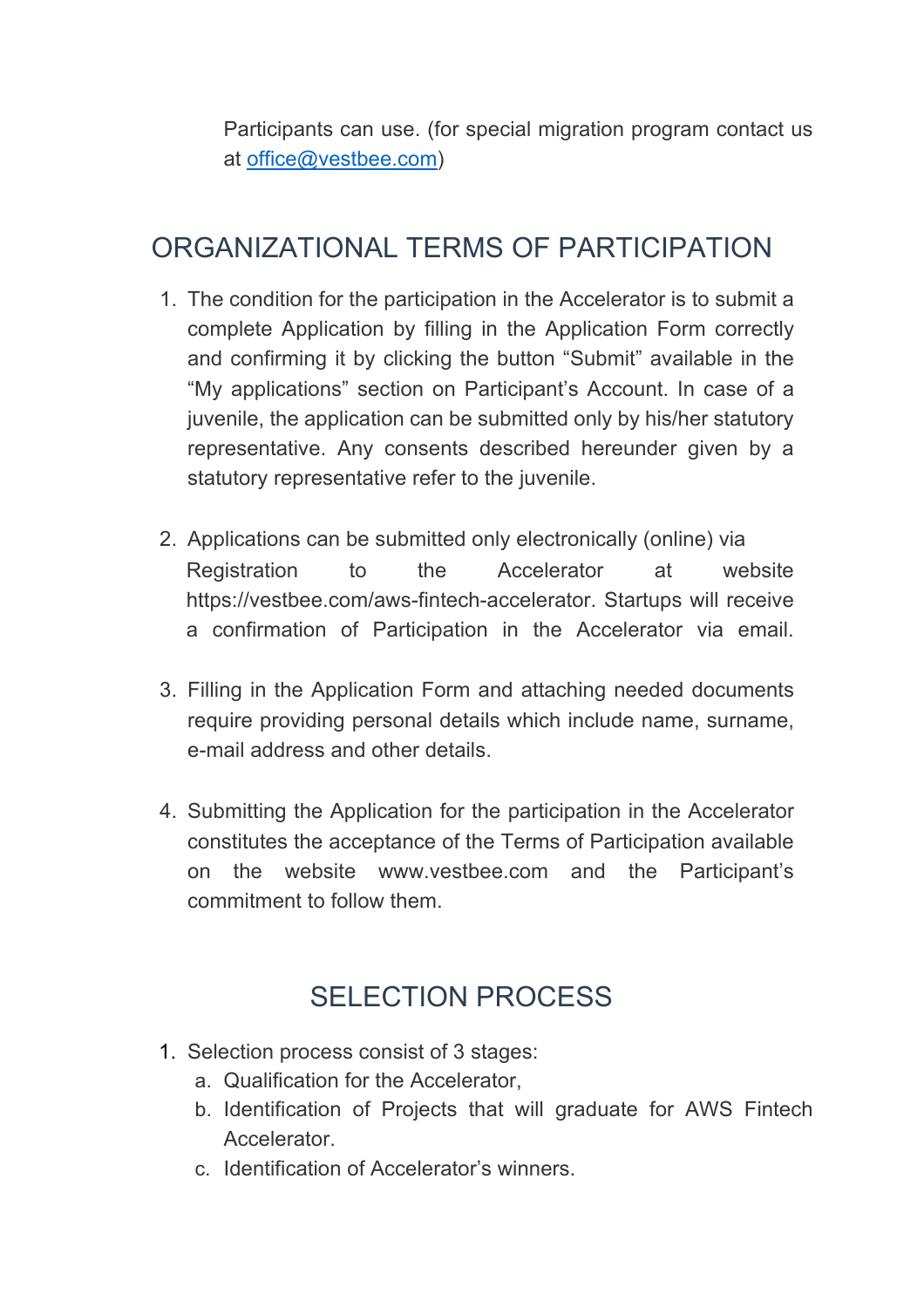- 2. Organizer together with the Sponsor will check all Applications submitted before the Deadline for the completeness, correct formats and content is aligned to this Terms of Participation. Only positively verified applications can be selected to Accelerator.
- 3. Organizer, Sponsor together with the judges will select Projects accepted to Accelerator. Organizer will inform the Participants via email if they are selected.
- 4. To be taken into consideration for the Accelerator selection, Project must meet the following conditions:
	- a. Is about any Fintech use case (Open & Embedded Finance, etc…).
	- b. Implements real business scenarios and is an answer to real customer's pains and needs.
	- c. Was built on AWS cloud platform (or will be migrated to AWS during Acceleration Program).
- 5. The judges will use the following criteria for the assessment in the program selection process:
	- a. Innovation in chosen category  $-0 10$  pts.
	- b. Market Size  $-0 10$  pts.
	- c. Team  $-0 10$  pts.
	- d. Solving a big problem  $-0 10$  pts.
	- e. Existing traction  $-0 10$  pts.
	- f. Use of AWS services  $-0 10$  pts.
- 6. Jury (board of business and technology specialists) will use their own judgement to decide about the score in every category. Scoring for each category will be an average of all points given by Jury in this category divided per number of Jury participants assessed this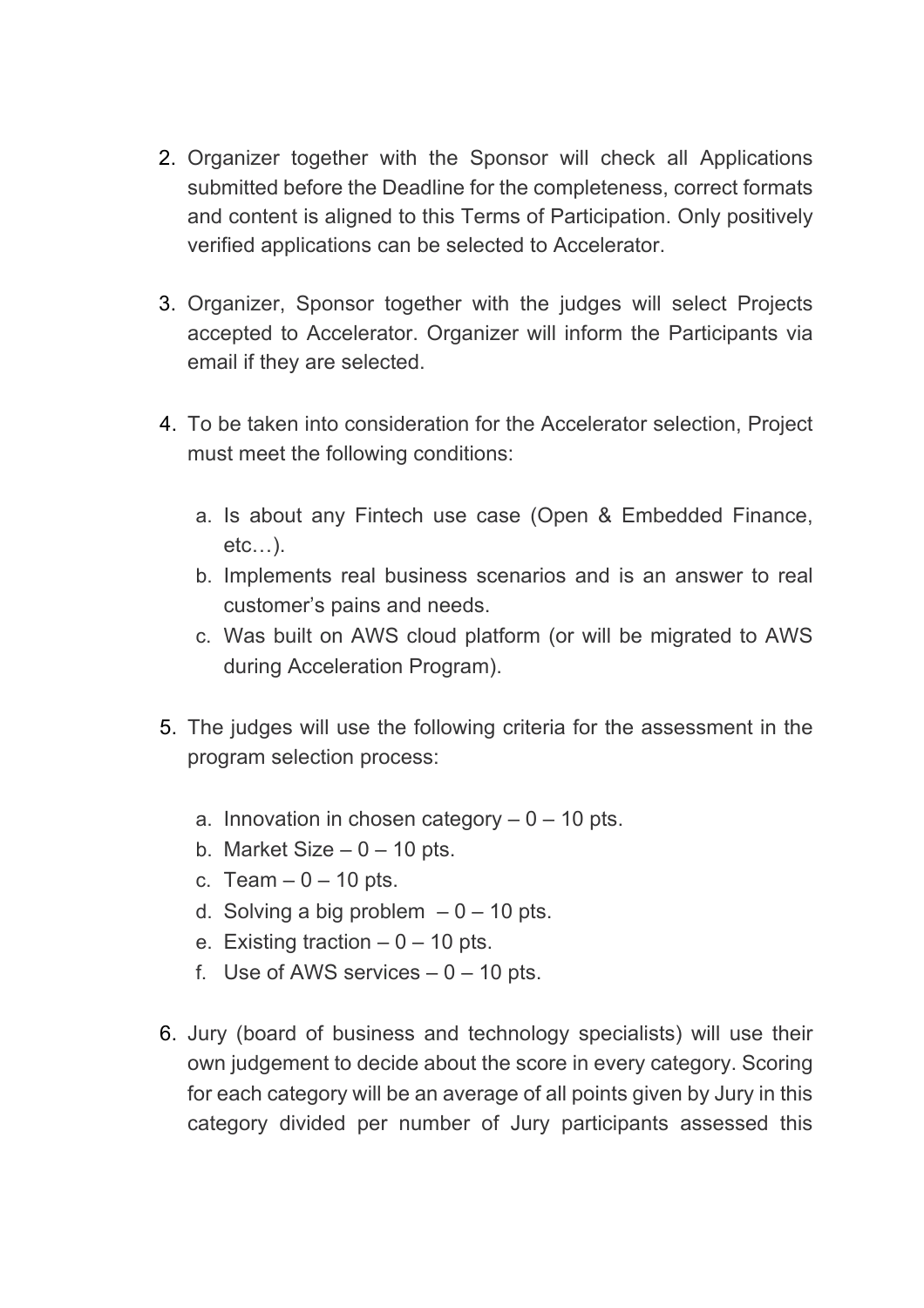category. Total score is a sum of all points in all categories. There is maximum 60 points possible to get in total.

- 7. Scoring definition for categories:
	- a. **Innovation:** is to check if there is something really innovative in the Solution.
	- b. **Market Size**: How big is total addressable market, and how big part of the market Project is able to take.
	- c. **Team**: Experience and knowledge of the people standing behind the Project.
	- d. **Solving a big problem**: if the solution is beneficial for the business sector in any area.
	- e. **Existing traction**: What milestones have Project accomplished so far and if the Project generates revenues.
	- f. **AWS services usage**: these criteria will be assessed by the Sponsor of the Accelerator. If the Solution will use any of the AWS Services it's the opportunity to earn additional 10 points. Scale and purpose of the usage of these services will be a subject of assessment.
- 8. Top 50 scored Projects will graduate to the Acceleration Program.
- 9. 6 winners will be selected during Acceleration Program (1 per category).

### **BENEFITS**

- 1. All Participants will have an access to AWS Activate Program. All Participants who registered their Accounts before the Deadline, will get access to \$10.000,- level in AWS credits (AWS Activate Program rules and its terms will apply),
- 2. All Participants (50) accepted for Acceleration Program: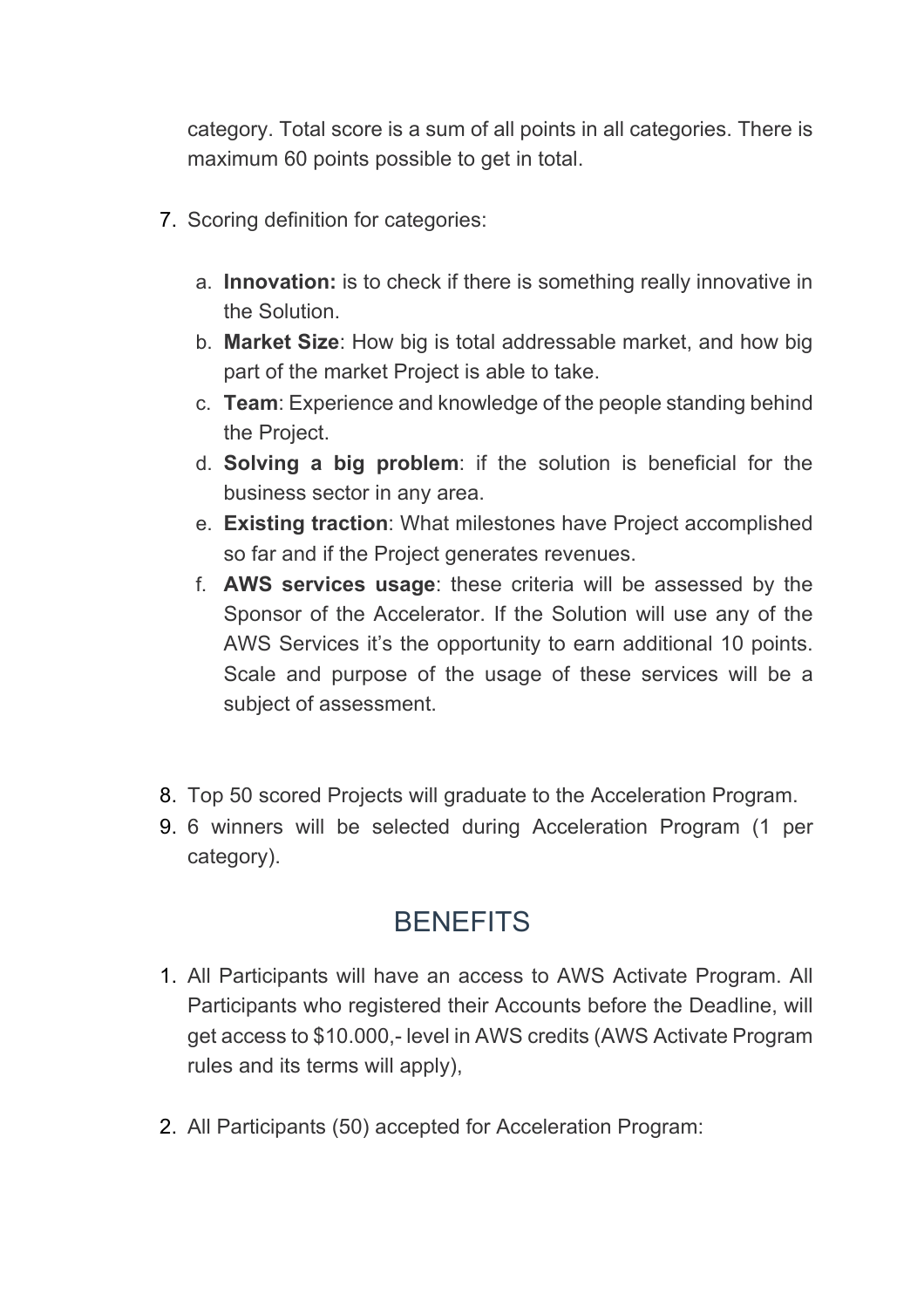- a. will get access to \$25.000,- level in AWS credits (AWS Activate Program rules and its terms will apply),
- b. Access to a bundle of partner discounts / offers,
- c. 1:1 meetings with AWS specialist SAs & access to product specialists during 1:many sessions,
- d. 1:many sessions with AWS regulatory & compliance, and security specialists
- e. Potential to be included in FinTech Times articles
- f. Opportunity to pitch at London FinTech Week
- g. Learn from, and engage with, FinTech experts from the worlds of VC, FSI, compliance, and other thought leaders in education and social settings
- 3. Winners of Acceleration Program:
	- h. will get access to \$100.000,- level in AWS credits (AWS Activate Program rules and its terms will apply),
	- i. will be featured in Featured in FinTech Times articles
	- j. will be invited to participate in a Demo Day with leading VC funds
	- k. Business & Fundraising support along with access to wide network of global leading VC funds
- 4. AWS credits in AWS Activate Program shouldn't be treated as an amount. They are levels of credits that Participants can use. More details can be found in the section "AWS Activate Program and AWS credits" of these Terms.

### RIGHTS AND OBLIGATIONS OF THE ORGANIZER

1. The Partners of the Accelerator, especially the Sponsor, might grant the Participants with different awards, credits, services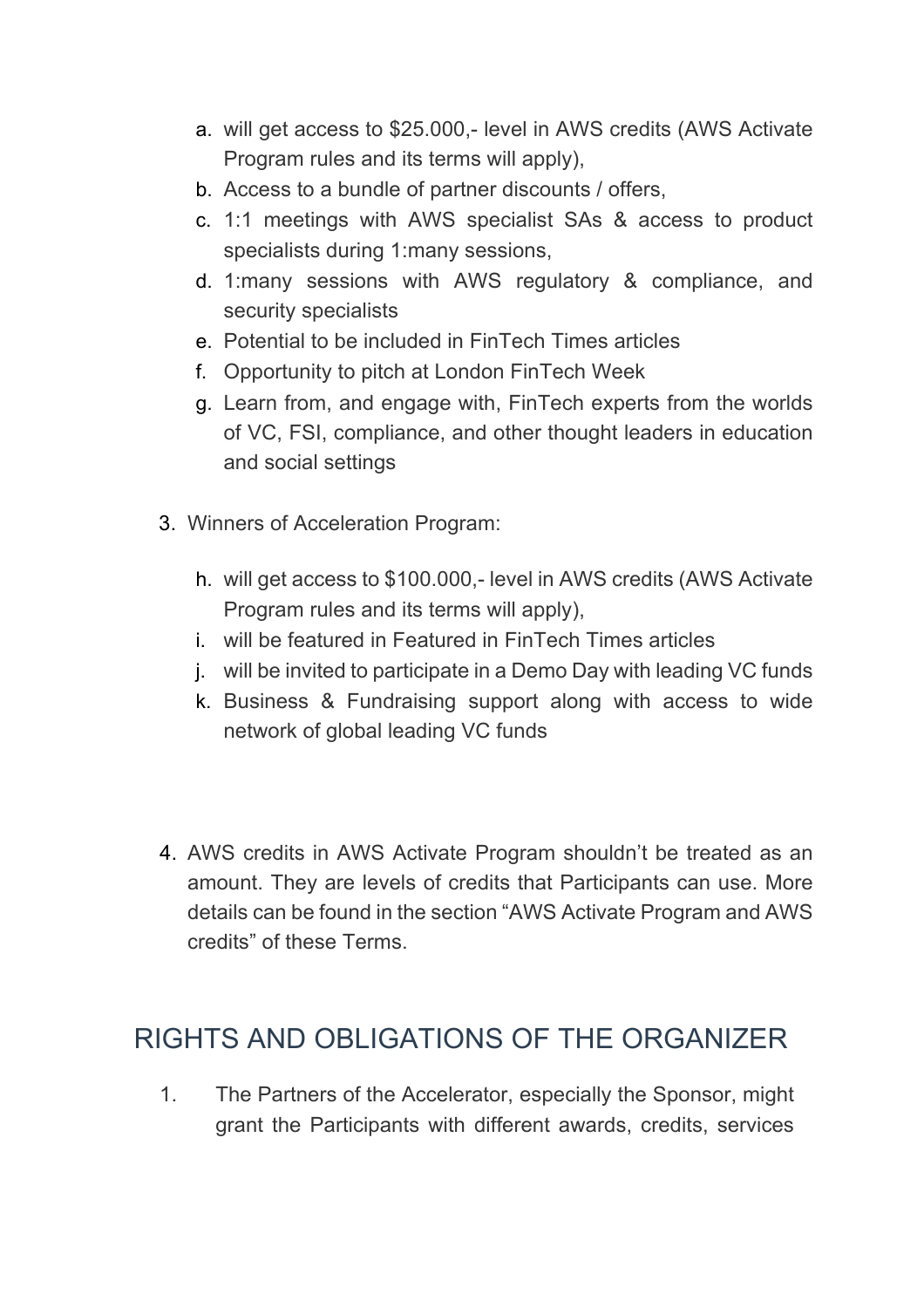etc, but the Organizer is not responsible for the realization of these awards.

- 2. Organizer reserves the right to prevent the participation of a company without providing a reason. This might happen among others if a Company has not Registered to the Accelerator or has done it incorrectly (for example has not completed the Application Form) in accordance with these Terms of Participation rules.
- 3. Organizer allows a possibility of changing the assumptions of the Accelerator including its timeline. In such case, Organizer is obliged to put such information on the website https://vestbee.com/aws-fintech-accelerator
- 4. The Organizer reserves the right to cancel the Accelerator at any time, without giving cause. In such cases, the Organizer is obliged to inform Participants about this situation via email correspondence.
- 5. Organizer reserves the right to publish the names of enterprises and of people participating in the Accelerator together with the logo or the photo uploaded in the Account.
- 6. Organizer warrants that Vestbee platform functions in such a manner as to prevent access by unauthorized persons to the content of the Account.
- 7. Organizer shall engage in all reasonable efforts to ensure the uninterrupted operation of Vestbee platform, however, Organizer shall bear no liability for disruptions in the functioning of Vestbee Platform caused by malfunction, force majeure or unauthorized interference.
- 8. In special cases involving the security or stability of the telecomputer system, the Organizer has the right to temporarily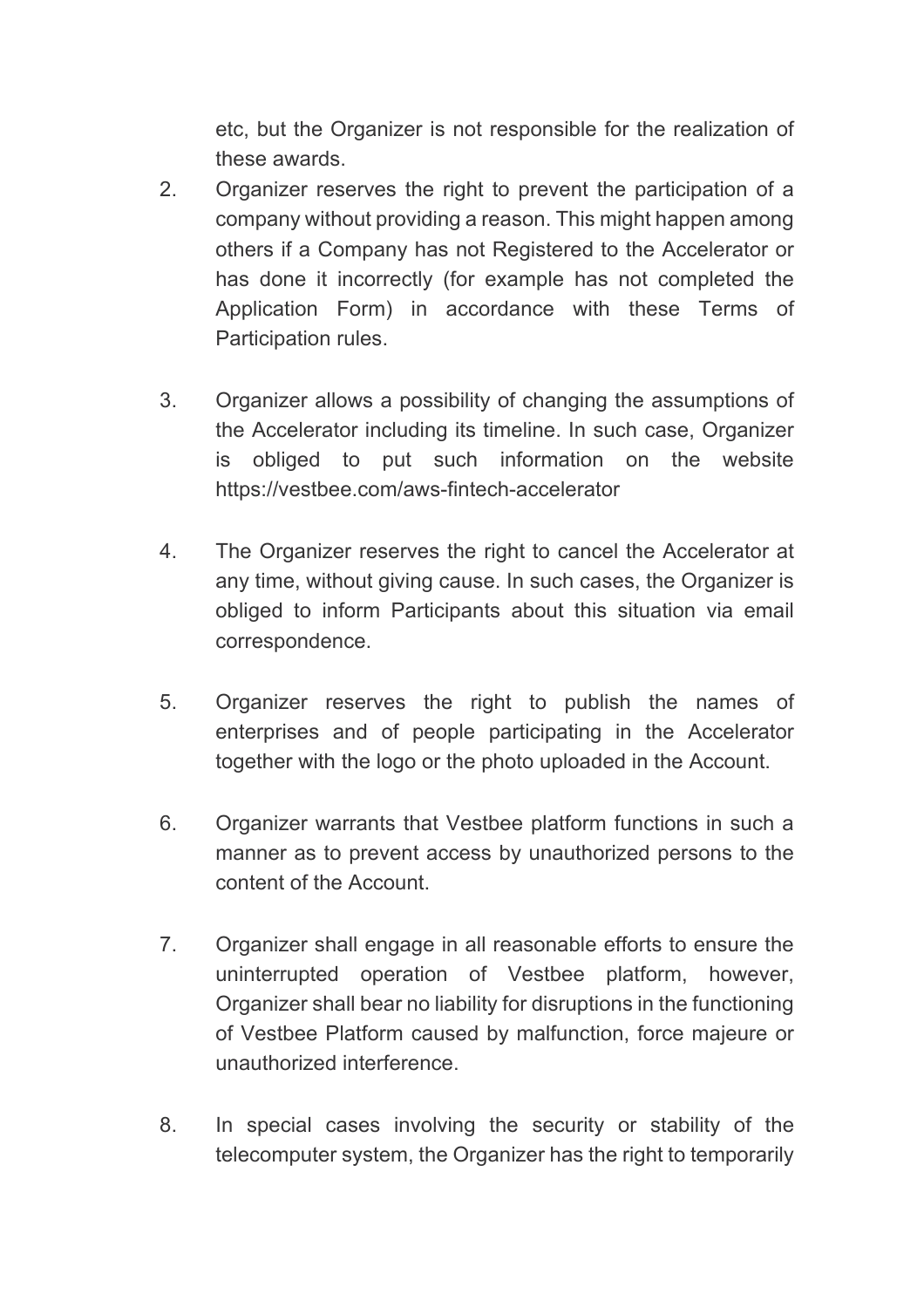cease or restrict the provision of electronic services without advance notice given to users of Vestbee platform. In particular, the Organizer may conduct maintenance work intended to restore the security and stability of the telecomputer system. Participants shall not be entitled to any claims in conjunction with the temporary or permanent cessation of the provision of electronic services by the Organizer.

- 9. Organizer also has the right to cease providing electronic services at any time if a justified demand to do so is made by an internet service provider or another authorized entity. Without prejudice to the relevant legal regulations and these Terms, the Organizer shall not bear liability for losses resulting from the faulty operation of a transmission system, including for equipment failures, delays and disruptions in the transfer of information.
- 10. Organizer shall not bear liability for the content of web pages accessed via links placed on Vestbee platform. Organizer declares that he has no influence over the content of such web pages, nor does he undertake to verify it.
- 11. Organizer reserves the right to introduce changes to the content of these Terms of Participation. Organizer shall inform of all changes to these Terms of Participation on the website www.vestbee.com.

### RIGHTS AND OBLIGATIONS OF A PARTICIPANT

- 1. Participants cannot address other Participants, speakers, and Organizer in a manner which violates their dignity or is contrary to general principles of social coexistence.
- 2. Participants are obliged to behave in a manner that does not disturb other Participants.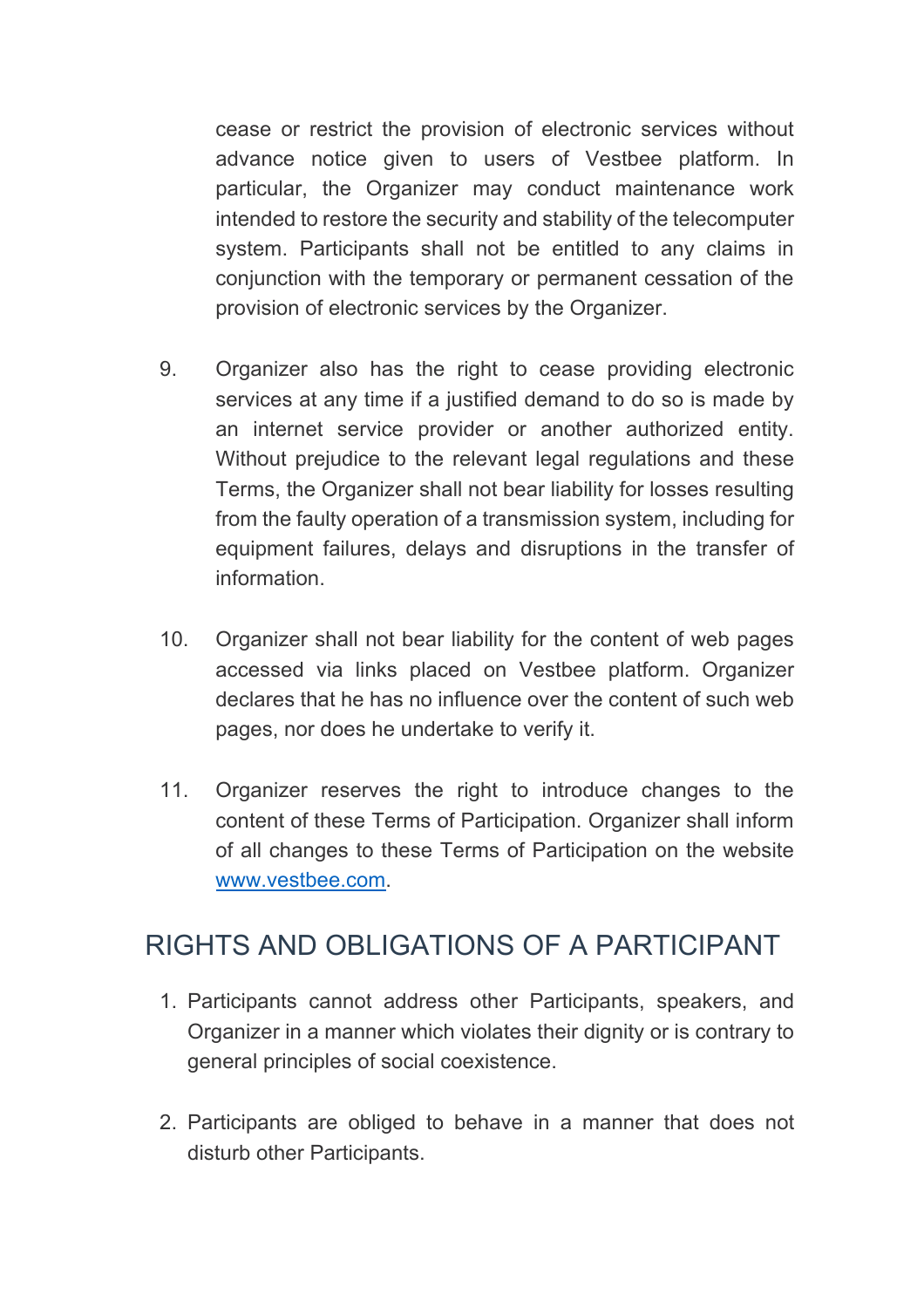- 3. Organizer reserves the right to remove a Participant from the Accelerator if he/she breaks the rules of this Regulations set. In such cases, no claims of his Participant are due.
- 4. The Participant may cancel the Application via electronic mail sent to office@vestbee.com.
- 5. Participant may request the Organizer to add another email address to the Participant's Account via electronic mail sent to office@vestbee.com. The confirmation of adding the email address will be an electronic mail sent to the address stated in the Application. The new Participant who receives an access to the Account accepts this regulation set and undertakes to abide its rules.
- 6. Participant confirms that the Application Form has been completed with true, proper and correct information.
- 7. The Organizer shall not bear liability for loss arising out of incorrect information entered into the Application Form by the Participant.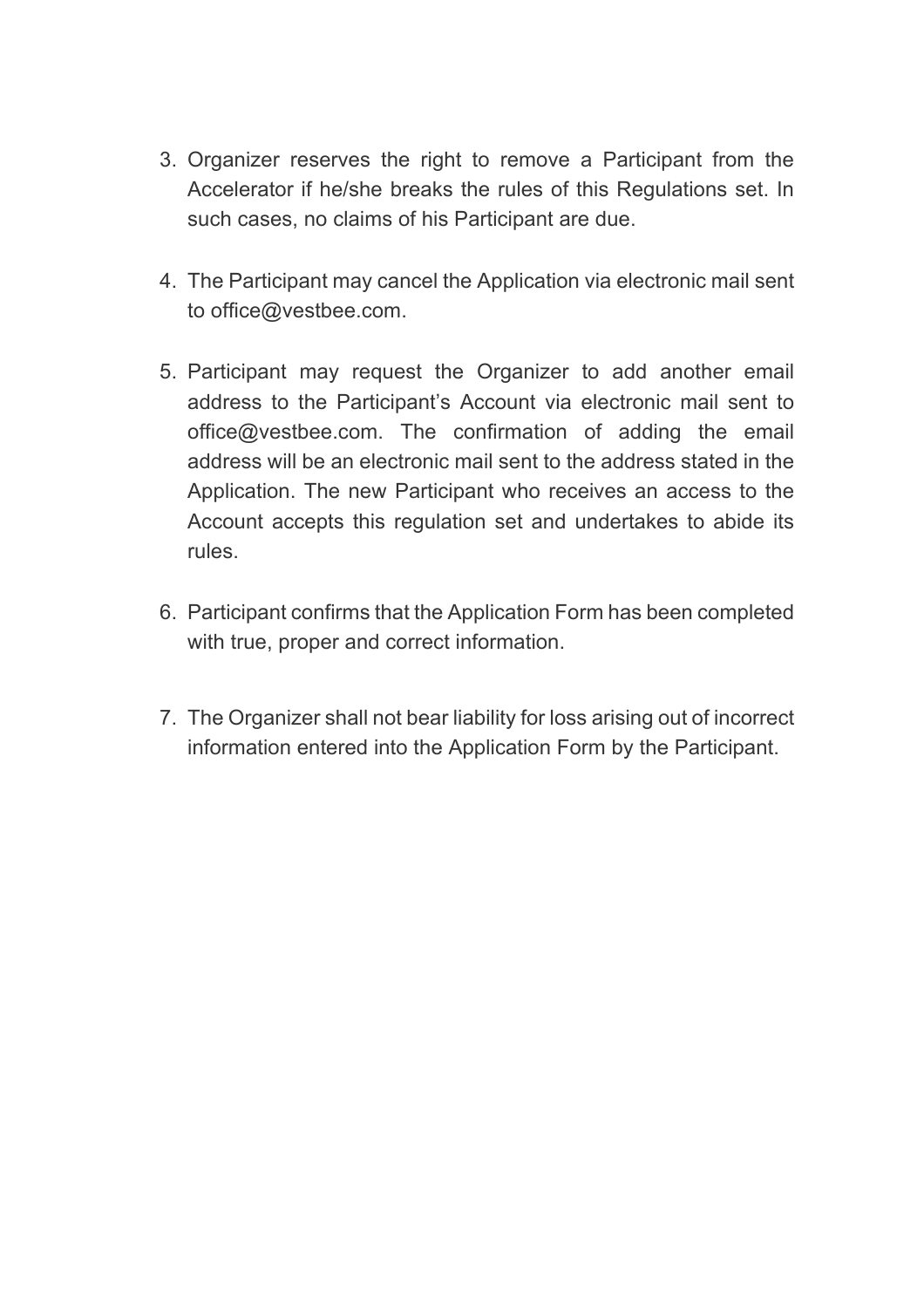#### AWS Activate Program and AWS credits

- 1. AWS credits used in AWS Fintech Accelerator come from AWS Activate Program. All AWS Activate Program rules will apply: http://aws.amazon.com/activate .
- 2. Levels \$10.000,- , \$25.000,- and \$100.000,- (all in AWS credits to cover AWS cloud services only) are not the separate credit's amounts. They are levels in the Activate Program.
- 3. Examples to better understand the mechanism:
	- a. If a startup requested and approved for \$10.000,- level, will next request and will be approved for another level \$25.000,-, it will get \$15.000,- new credits as \$25.000,- (new level) minus \$10.000,- (previous level) equals \$15.000,- (new credits).
	- b. If a startup was on the \$25.000,- level and will request for \$100.000,- level and will be approved, it will get \$75.000,- new credits as \$100.000,- (new level) minus \$25.000,- (previous level) equals \$75.000,- (new credits).
	- c. If a startup before the program has been already in AWS Activate Program on \$10.000,- level and will try to request for \$10.000,- level in this program, will not get any incremental credits as the same logic as above (\$10.000,- new level minus  $$10.000,-$  previous level = 0).
- 4. The maximum number of AWS Activate Credits per startup is \$100k.
- 5. Additional information on how AWS Activate Program works, can be found in the FAQ: https://aws.amazon.com/activate/faq /